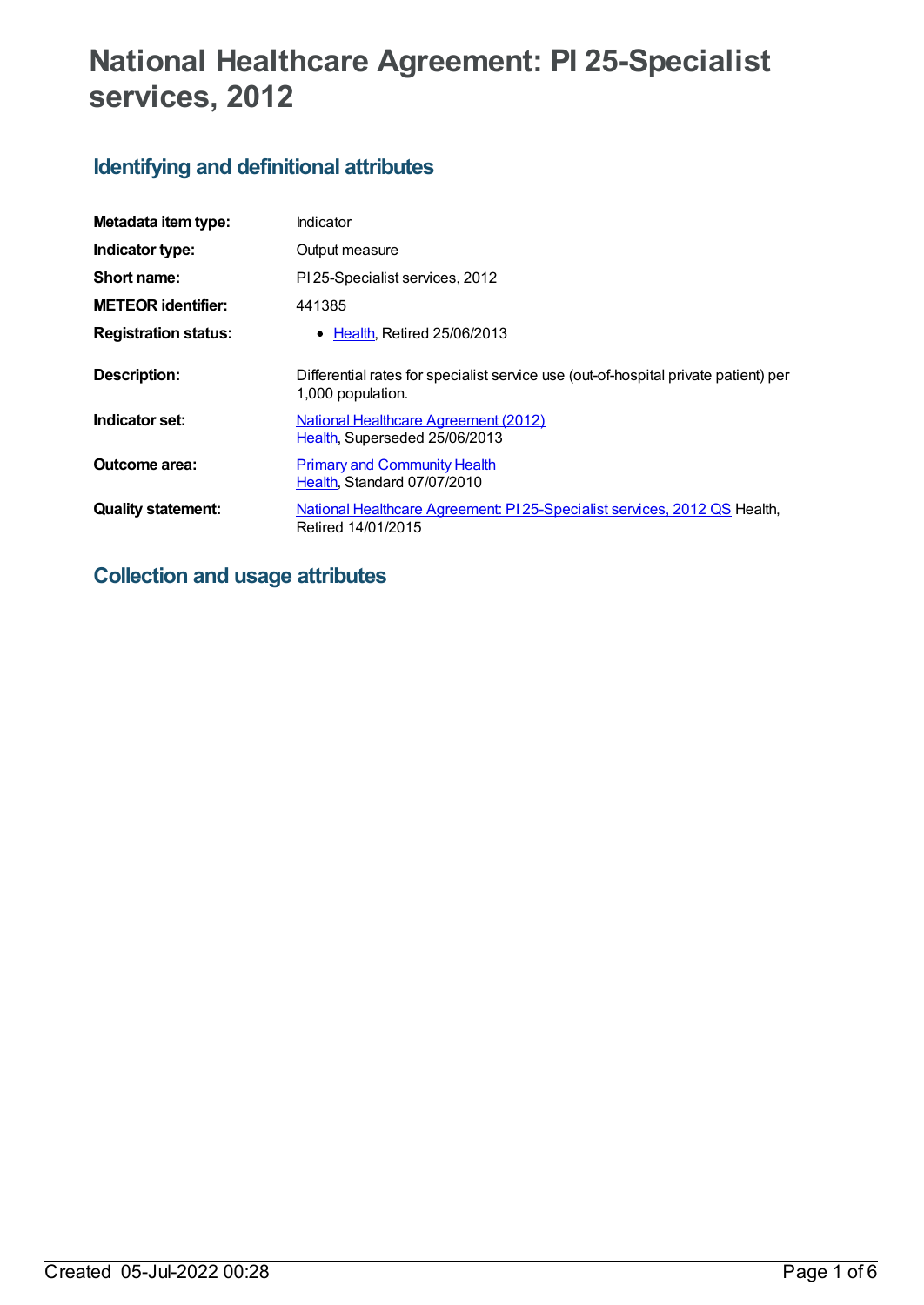| <b>Computation description:</b> | MBS items for specialist services (approximately 6,000 current items and 6,000<br>historic items).                                                                                                                                                                                                                                                                                                                                                                                                                                                                                                                                                                                                                                                                                                                                                                                                                                                                                                                                                                                                                                                                                                                                                                                                                                                                                            |  |
|---------------------------------|-----------------------------------------------------------------------------------------------------------------------------------------------------------------------------------------------------------------------------------------------------------------------------------------------------------------------------------------------------------------------------------------------------------------------------------------------------------------------------------------------------------------------------------------------------------------------------------------------------------------------------------------------------------------------------------------------------------------------------------------------------------------------------------------------------------------------------------------------------------------------------------------------------------------------------------------------------------------------------------------------------------------------------------------------------------------------------------------------------------------------------------------------------------------------------------------------------------------------------------------------------------------------------------------------------------------------------------------------------------------------------------------------|--|
|                                 | The definition of specialist services is all items in the Department of Health and<br>Ageing and Medicare Australia broad type of service groups for:                                                                                                                                                                                                                                                                                                                                                                                                                                                                                                                                                                                                                                                                                                                                                                                                                                                                                                                                                                                                                                                                                                                                                                                                                                         |  |
|                                 | • Specialist attendances<br>MBS items: 85, 88, 94, 100, 102-152, 154-159, 177, 189, 300-338, 342-370,<br>385-388, 410-417, 501-536, 820-866, 887-893, 10801 to 10816 and 17603.<br>• Obstetrics<br>MBS items: Group T4 of the Schedule and Item 9011.<br>• Anaesthetics<br>MBS items: Groups T5, T6 (excluding Items 17600 and 17603), T7, T10 and<br>Items 9021 to 9060.<br>• Pathology<br>MBS items: Category 6 of the Schedule.<br>• Diagnostic imaging<br>MBS items: ultrasound (791, 793, 794, 910, 911, 913, 990-993, 995 and 999<br>and Group I1), CT (Group I2) Radiology (Group I3), MRI (Group I5), Nuclear<br>Medicine Imaging (Group I4), and Group I6 (Items 64990 and 64991).<br>• Operations<br>MBS items: Group T8 of the Schedule and Items 9401-9409, 9415-9435,<br>9440-9449, 9458, 9476-9850.<br>• Assistance at operations<br>MBS items: Group T9 of the Schedule.<br>• Radiotherapy<br>MBS items: radiotherapy and therapeutic nuclear medicine (Groups T2 and<br>T3) of the Schedule.<br>• Other medical MBS services (excluding optometry, other allied health<br>services and the Dental Benefits Schedule)<br>MBS items: miscellaneous, oral and maxillofacial surgery (Category 4), cleft<br>lip and palate (Category 7), Category 2, Group T1, Group T11, the bulk<br>billing incentive Items 10990, 10991 and 10992, and Group B1 (Dental<br>Benefits Schedule). |  |
|                                 | Rates directly age-standardised to the 2001 Australian population.<br>Medicare Benefits Scheme data presented by Indigenous status are adjusted for                                                                                                                                                                                                                                                                                                                                                                                                                                                                                                                                                                                                                                                                                                                                                                                                                                                                                                                                                                                                                                                                                                                                                                                                                                           |  |
|                                 | under-identification in the Medicare Australia Voluntary Indigenous Identifier (VII)<br>database                                                                                                                                                                                                                                                                                                                                                                                                                                                                                                                                                                                                                                                                                                                                                                                                                                                                                                                                                                                                                                                                                                                                                                                                                                                                                              |  |
|                                 | Analysis by state and territory, remoteness and SEIFA Index of Relative<br>Socioeconomic Disadvantage (IRSD) is based on the postcode of residence of<br>person as recorded in Medicare Australia's database at the date the last service<br>was recieved in the reference period.                                                                                                                                                                                                                                                                                                                                                                                                                                                                                                                                                                                                                                                                                                                                                                                                                                                                                                                                                                                                                                                                                                            |  |
|                                 | Presented per 1,000 population.                                                                                                                                                                                                                                                                                                                                                                                                                                                                                                                                                                                                                                                                                                                                                                                                                                                                                                                                                                                                                                                                                                                                                                                                                                                                                                                                                               |  |
| <b>Computation:</b>             | $1,000 \times (Numerator + Denominator).$                                                                                                                                                                                                                                                                                                                                                                                                                                                                                                                                                                                                                                                                                                                                                                                                                                                                                                                                                                                                                                                                                                                                                                                                                                                                                                                                                     |  |
|                                 | Medicare Benefits Scheme and Department of Veterans' Affairs data combined.                                                                                                                                                                                                                                                                                                                                                                                                                                                                                                                                                                                                                                                                                                                                                                                                                                                                                                                                                                                                                                                                                                                                                                                                                                                                                                                   |  |
| Numerator:                      | Number of specialist services claimed through the Medicare Benefits Schedule<br>(MBS) or Department of Veterans' Affairs (DVA).                                                                                                                                                                                                                                                                                                                                                                                                                                                                                                                                                                                                                                                                                                                                                                                                                                                                                                                                                                                                                                                                                                                                                                                                                                                               |  |
| <b>Numerator data elements:</b> | -Data Element / Data Set                                                                                                                                                                                                                                                                                                                                                                                                                                                                                                                                                                                                                                                                                                                                                                                                                                                                                                                                                                                                                                                                                                                                                                                                                                                                                                                                                                      |  |
|                                 | Data Element                                                                                                                                                                                                                                                                                                                                                                                                                                                                                                                                                                                                                                                                                                                                                                                                                                                                                                                                                                                                                                                                                                                                                                                                                                                                                                                                                                                  |  |
|                                 | Medicare item number                                                                                                                                                                                                                                                                                                                                                                                                                                                                                                                                                                                                                                                                                                                                                                                                                                                                                                                                                                                                                                                                                                                                                                                                                                                                                                                                                                          |  |
|                                 | Data Source                                                                                                                                                                                                                                                                                                                                                                                                                                                                                                                                                                                                                                                                                                                                                                                                                                                                                                                                                                                                                                                                                                                                                                                                                                                                                                                                                                                   |  |
|                                 | <b>Medicare (MBS) data</b>                                                                                                                                                                                                                                                                                                                                                                                                                                                                                                                                                                                                                                                                                                                                                                                                                                                                                                                                                                                                                                                                                                                                                                                                                                                                                                                                                                    |  |
|                                 | Guide for use                                                                                                                                                                                                                                                                                                                                                                                                                                                                                                                                                                                                                                                                                                                                                                                                                                                                                                                                                                                                                                                                                                                                                                                                                                                                                                                                                                                 |  |
|                                 | Data source type: Administrative by-product data                                                                                                                                                                                                                                                                                                                                                                                                                                                                                                                                                                                                                                                                                                                                                                                                                                                                                                                                                                                                                                                                                                                                                                                                                                                                                                                                              |  |
|                                 |                                                                                                                                                                                                                                                                                                                                                                                                                                                                                                                                                                                                                                                                                                                                                                                                                                                                                                                                                                                                                                                                                                                                                                                                                                                                                                                                                                                               |  |

**Denominator:** Total population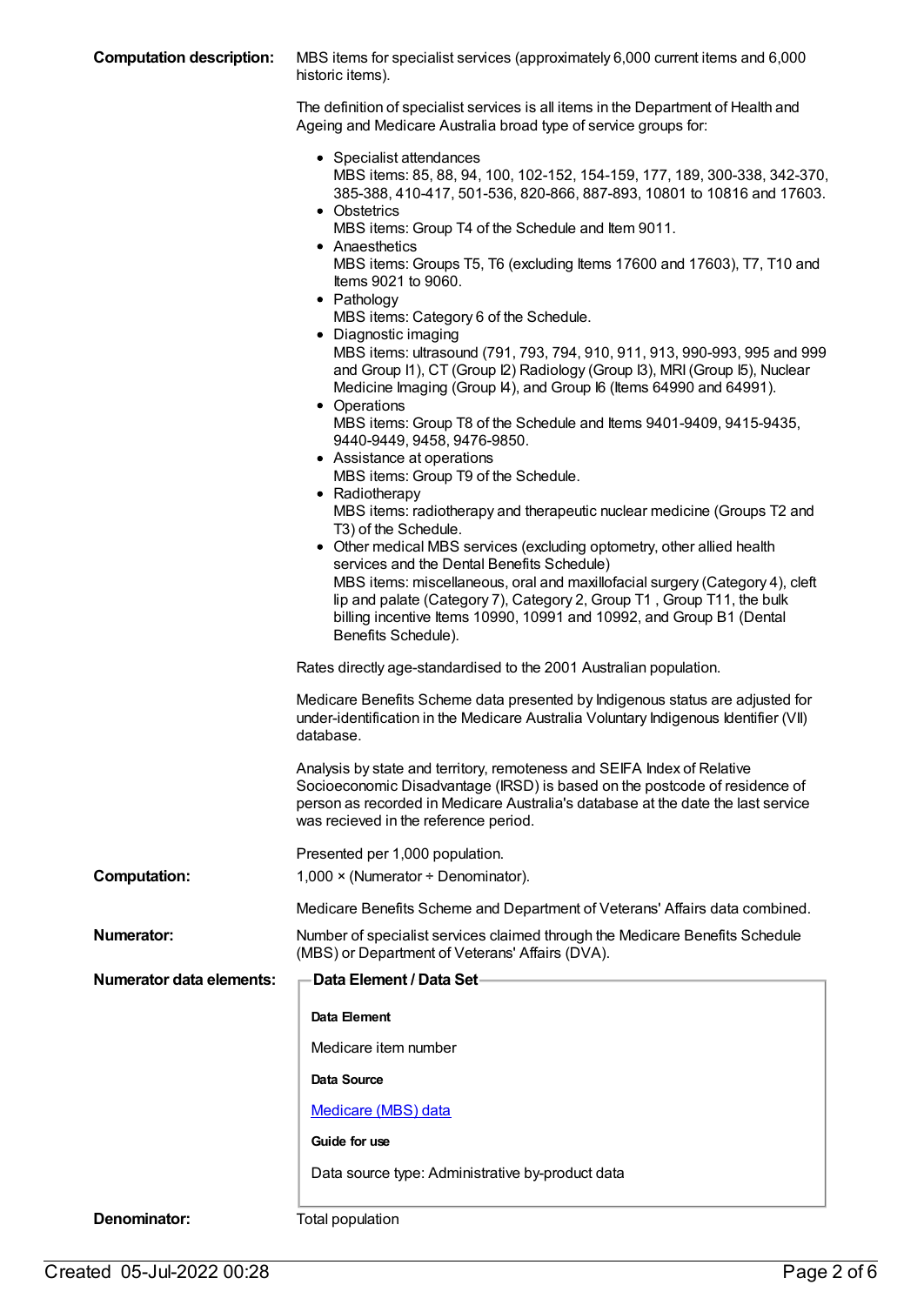| <b>Denominator data</b>    | Data Element / Data Set-                                                                                                                                                     |
|----------------------------|------------------------------------------------------------------------------------------------------------------------------------------------------------------------------|
| elements:                  | Data Element                                                                                                                                                                 |
|                            | Person-estimated resident population of Australia                                                                                                                            |
|                            | Data Source                                                                                                                                                                  |
|                            | ABS Estimated resident population (total population)                                                                                                                         |
|                            | Guide for use                                                                                                                                                                |
|                            | Data source type: Census-based plus administrative data                                                                                                                      |
|                            | <b>Data Element / Data Set-</b>                                                                                                                                              |
|                            | Data Element                                                                                                                                                                 |
|                            | Person-estimated resident population of Australia                                                                                                                            |
|                            | <b>Data Source</b>                                                                                                                                                           |
|                            | ABS Indigenous experimental estimates and projections (2001 Census-<br>based)                                                                                                |
|                            | Guide for use                                                                                                                                                                |
|                            | Data source type: Census-based plus administrative data                                                                                                                      |
| Disaggregation:            | 2008–09 and 2009–10 (updated for DVA data), and 2010–11—Nationally, by<br>SEIFA Index of Relative Socioeconomic Disadvantage (IRSD) deciles                                  |
|                            | 2008–09 and 2009–10 (updated for DVA data), and 2010–11–State and territory,<br>by:                                                                                          |
|                            | • remoteness (Australian Standard Geographical Classification Remoteness<br>Structure)<br>• SEIFA IRSD quintiles<br>• Indigenous status (Medicare Benefits Scheme data only) |
|                            | Some disaggregations may result in numbers too small for publication.                                                                                                        |
| <b>Disaggregation data</b> | Data Element / Data Set-                                                                                                                                                     |
| elements:                  | Data Element                                                                                                                                                                 |
|                            | Person-area of usual residence                                                                                                                                               |
|                            | <b>Data Source</b>                                                                                                                                                           |
|                            | Medicare (MBS) data                                                                                                                                                          |
|                            | Guide for use                                                                                                                                                                |
|                            | Data source type: Administrative by-product data<br>Used for disaggregation by state/territory, remoteness and SEIFA IRSD                                                    |
|                            |                                                                                                                                                                              |
|                            | Data Element / Data Set-                                                                                                                                                     |
|                            | Data Element                                                                                                                                                                 |
|                            | Person-Indigenous status                                                                                                                                                     |
|                            | <b>Data Source</b>                                                                                                                                                           |
|                            | Medicare (MBS) data                                                                                                                                                          |
|                            | Guide for use                                                                                                                                                                |
|                            | Data source type: Administrative by-product data                                                                                                                             |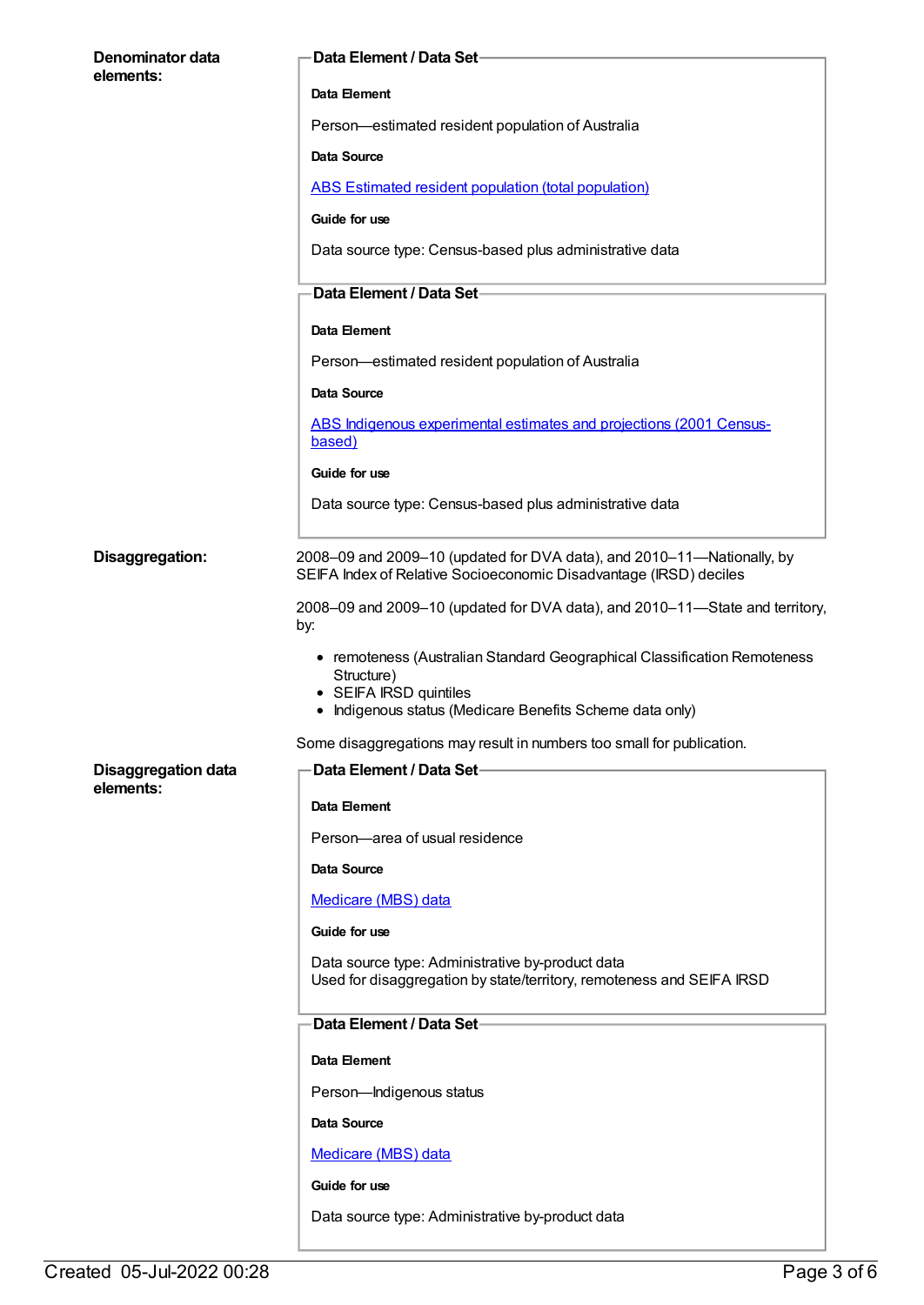**Comments:** Most recent data available for 2012 CRC report: 2010–11.

This indicator presents rates for total specialist numbers (including all item numbers specified in calculation conditions).

Specialist Services do not include GP/VRGP non-referred attendances, Primary care, Other non-referred attendances, Practice nurse Items, Allied health (including Dental) or Optometry services.

MBS and DVA item numbers change over time. Extracted data may include historical item numbers that are no longer current but have been processed by Medicare Australia within the reference period.

There may be overlap between this and other indicators (e.g. Medicare claims for private sector mental health services are also presented in indicator 28).

## **Representational attributes**

| <b>Representation class:</b> | Rate         |
|------------------------------|--------------|
| Data type:                   | Real         |
| Unit of measure:             | servicesType |
| Format:                      | NNNN N       |

## **Indicator conceptual framework**

**Framework and dimensions: [Accessibility](https://meteor.aihw.gov.au/content/392591)** 

## **Data source attributes**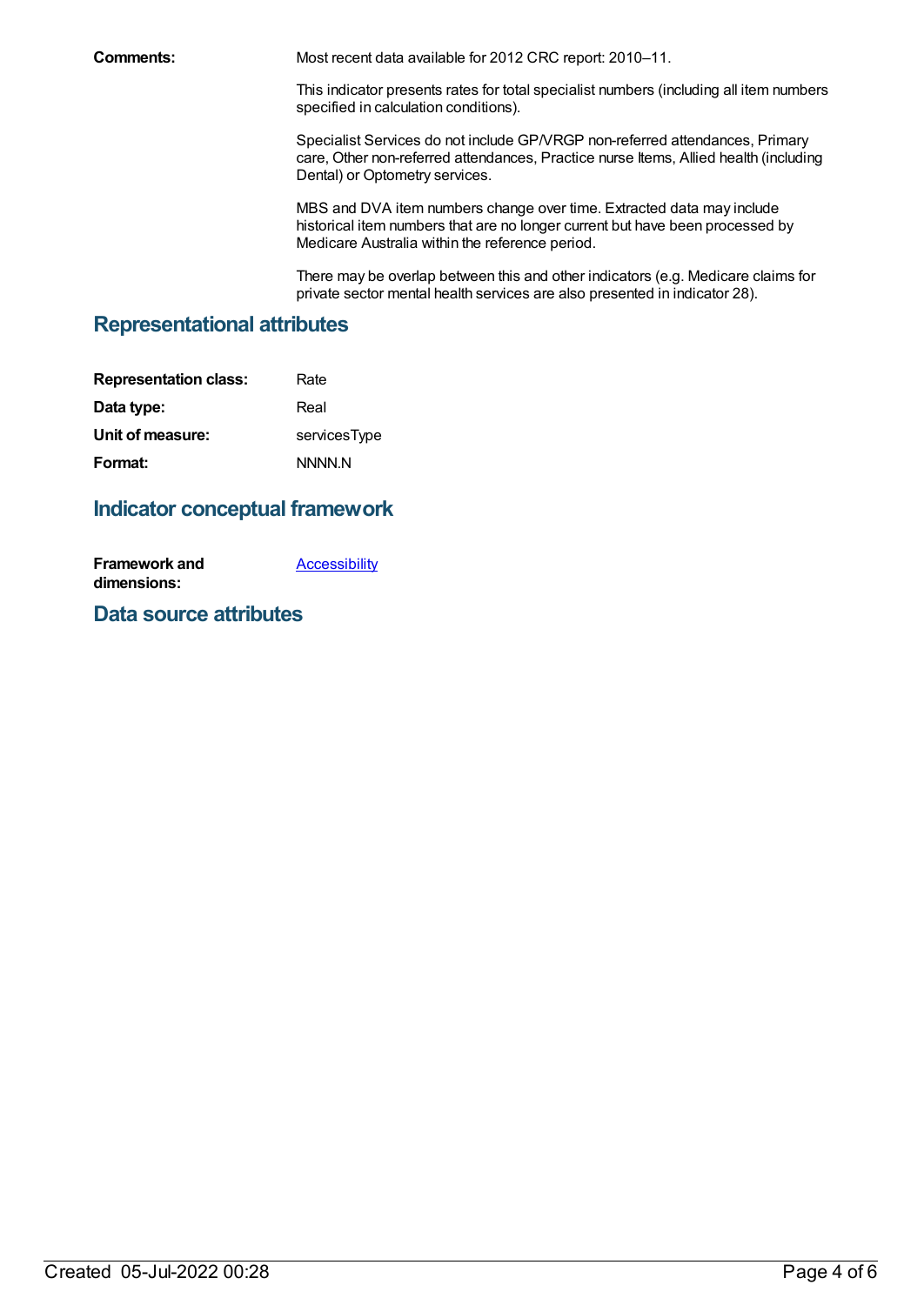ABS Estimated resident population (total [population\)](https://meteor.aihw.gov.au/content/393625)

**Frequency**

**Quarterly** 

**Quality statement**

ABS Estimated resident population (total [population\),](https://meteor.aihw.gov.au/content/449216) QS

**Data custodian**

Australian Bureau of Statistics

### **Data Source**

[Medicare](https://meteor.aihw.gov.au/content/394305) (MBS) data

**Frequency**

Annually

**Data custodian**

Department of Health

### **Data Source**

ABS Indigenous experimental estimates and projections (2001 [Census-based\)](https://meteor.aihw.gov.au/content/394092)

**Frequency**

Periodic

**Quality statement**

ABS Indigenous [experimental](https://meteor.aihw.gov.au/content/449223) estimates and projections, QS

**Data custodian**

Australian Bureau of Statistics

### **Accountability attributes**

**Organisation responsible for providing data:** Department of Health and Ageing/Australian Institute of Health and Welfare

**Further data development /** Specification: Proxy **collection required:**

**Other issues caveats:**

**Source and reference attributes**

## **Relational attributes**